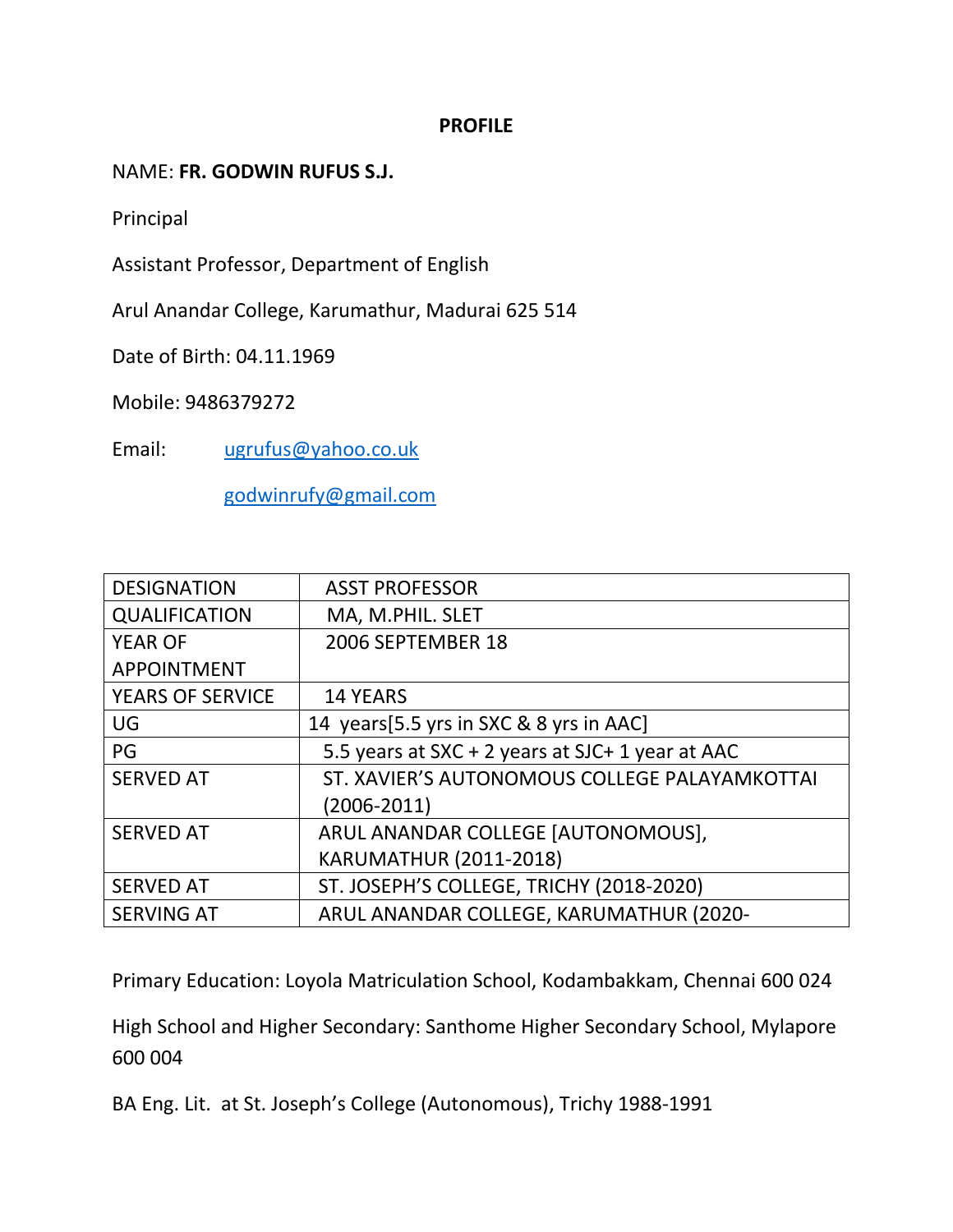MA Eng. Lit. at Loyola College(Autonomous), Chennai 1998-2000

Cleared SLET in 2000

M.Phil Eng. Lit in April, 2012 at Manonmaniam Sundaranar University, Tirunelveli

Awarded Ph.D in a Research in Ignatian Spirituality and Mysticism in the Select novels of Paulo Coelho: A Critical Study, under the guidance of Dr. Joseph Dorairaj, GRI, Gandhigram and was awarded **'Highly Commendable'**.

# **CONDUCTED AND SERVED AS RESOURCE PERSON FOR SEMINARS AND WORK SHOPS IN THE FOLLOWING TOPICS**

- CREATING AN ENGLISH AMBIENCE IN CLASS ROOM
- EFFECTIVE ENGLISH TEACHING TOPIC: 8 SIDES OF A HOLISTIC PERSON
- ORIENTATION TOWARDS A BETTER TOMORROW
- $\triangleright$  TEACHERS AS LEADERS IN CLASS ROOMS
- **EXECUTE:** TOWARDS A BETTER UNDERSTANDING OF ADOLESCENCE
- EFFECTIVE COMMUNICATOR: TEACHERS AS LEADERS IN CLASS ROOMS
- EMOTIONAL INTELLIGENCE AT OUR WORK AND FAMILY

# **COLLEGES AND SCHOOLS**

LADY DOAK COLLEGE [AUTONOMOUS], MADURAI

ST FRANCIS ENGINEERING COLLEGE, PALYAMKOTTAI

MOTHER TERESA ENGINEERING COLLEGE, TUTICORIN

ST MARY'S COLLEGE [AUTONOMOUS], TUTICORIN

ACADEMIC STAFF COLLEGE, MADURAI KAMARAJ UNIVERSITY, MADURAI

KING'S INTERNATIONAL MATRICULATION HIGHER SECONDARY SCHOOL, VALIYOOUR

ST. JOSEPH'S GIRLS' HIGHER SECONDARY SCHOOL, MADURAI

HOLY CROSS COLLEGE, TRICHY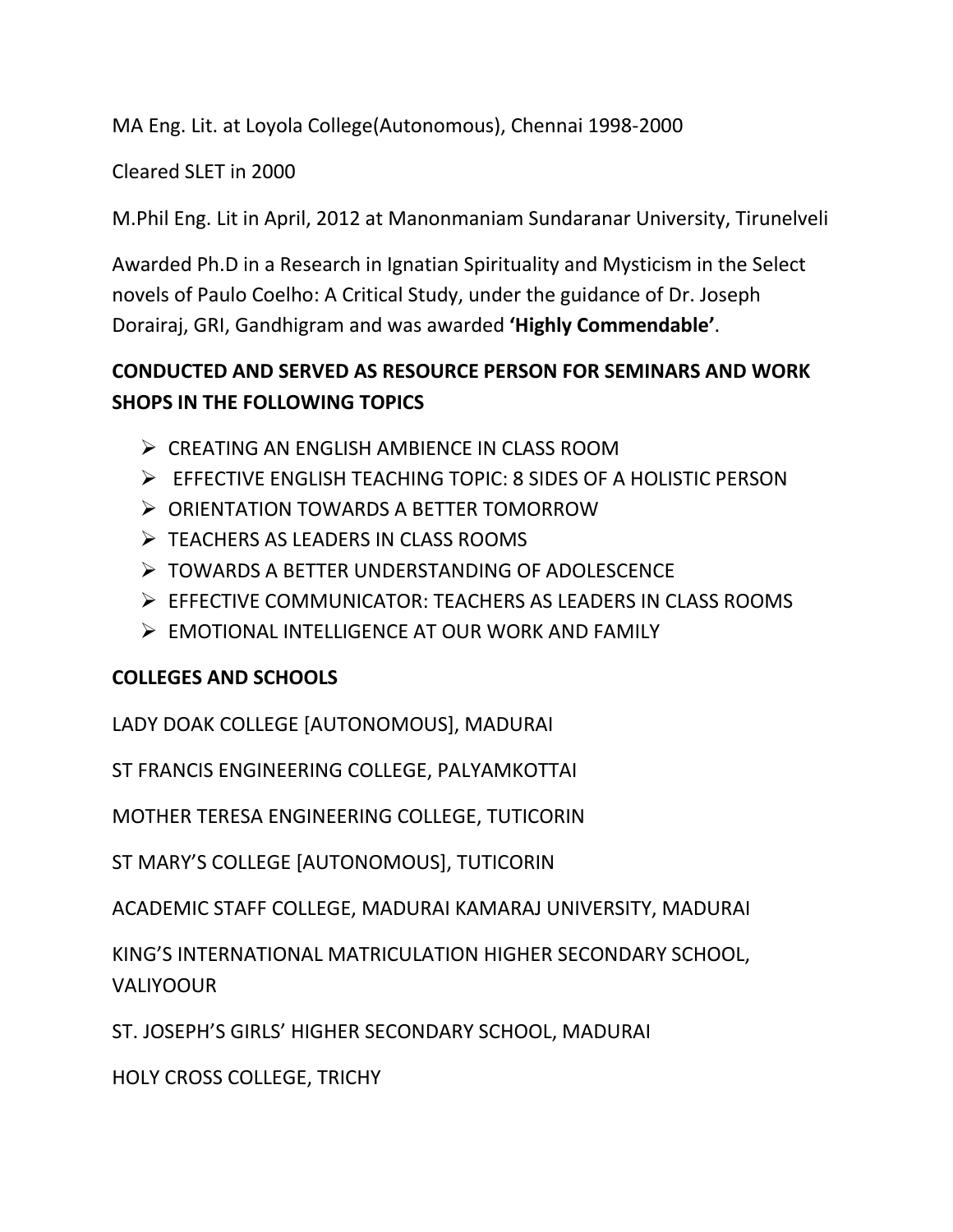ST. JAMES MATRICULATION HIGHER SECONDARY SCHOOL, TRICHY

SCHOOL TEACHERS OF THE DIOCESE OF BANGALORE

SCHOOL TEACHERS OF THE DIOCESE OF MANGALORE

KING'S INTERNATIONAL MATRICULATION HIGHER SECONDARY SCHOOL, VALIYOOUR

ST XAVIER'S HR SEC SCHOOL, PALAYAMKOTTAI

ST IGNATIUS COLLEGE OF EDUCATION, PALAYAMKOTTAI

DHARANI HR SEC SCHOOL, TIRUNELVELI

JEYANDRA CBSE HR SEC SCHOOL, PALAYAMKOTTAI

JEYANDRA SENIOR HR SEC SCHOOL, SHANKARNAGAR, TIRUNELVEL

LADY DOAK COLLEGE [AUTONOMOUS], MADURAI

ST FRANCIS ENGINEERING COLLEGE, PALYAMKOTTAI

ST MARY'S COLLEGE [AUTONOMOUS], TUTICORIN

ACADEMIC STAFF COLLEGE, MADURAI KAMARAJ UNIVERSITY, MADURAI

KING'S INTERNATIONAL MATRICULATION HIGHER SECONDARY SCHOOL, VALIYOOUR

ST ANTONY'S COLLEGE FOR WOMEN, DINDIGUL

HOLY CROSS COLLEGE, TRICHY

ST FRANCIS ENGINEERING COLLEGE, PALYAMKOTTAI

ST MARY'S COLLEGE [AUTONOMOUS], TUTICORIN

ACADEMIC STAFF COLLEGE, MADURAI KAMARAJ UNIVERSITY, MADURAI

ST JOHN'S HR SEC SCHOOL, MADURAI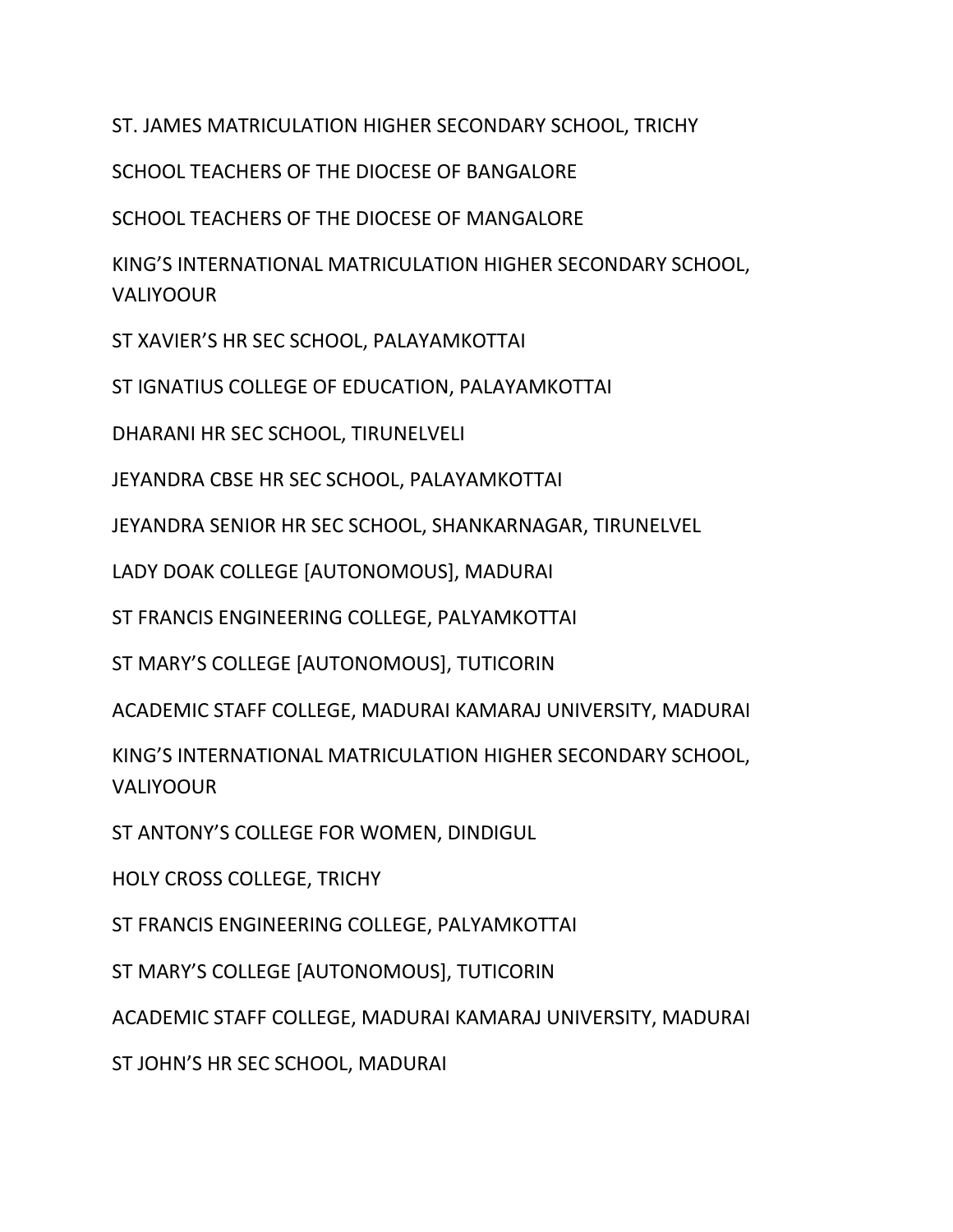LOYOLA COLLEGE, [AUTONOMOUS], CHENNAI

ST IGNATIUS COLLEGE OF EDUCATION, PALAYAMKOTTAI

ST XAVIER'S COLLEGE OF EDUCATION, PALAYAMKOTTAI

ST XAVIER'S COLLEGE OF EDUCATION, [AUTONOMOUS], PALAYAMKOTTAI

ST. IGNATIUS' COLLEGE OF EDUCATION, [AUTONOMOUS], PALAYAMKOTTAI

ST JOHN'S COLLEGE, MUTTAM

GANDHI GRAM UNIVERSITY, DINDIGUL

FIELD OFFICERS IN TRAINING, TUTICORIN MULTI PURPOSE SOCIETY, TUTICORIN

ST XAVIER'S COLLEGE OF EDUCATION, [AUTONOMOUS], PALAYAMKOTTAI

ST. IGNATIUS' COLLEGE OF EDUCATION, [AUTONOMOUS], PALAYAMKOTTAI

## **Presented and published papers on**

"THE CHALLENGES OF THE YOUTH OF THE PRESENT MILLENNIUM" on Dec 2-3 at Symposium on the Pedagogy of Don Bosco at Don Bosco Youth Centre, Manikandam, Trichy.

THE IGNATIAN DISCERNMENT OF THE SPIRITS IN PAULO COELHO'S "THE ZAHIR." SXC, PALAYAMKOTTAI

A JOURNEY TOWARDS HOLISTIC HUMAN-HOOD: A POSTCOLONIAL SYNTHESIS OF MARGRET ATWOOD'S SURFACING AND THE EASTERN SPIRITUALITY: ST. XAVIER'S PALAYAMKOTTAI

MYSTICAL REALIZATION IN PAULO COELHO'S "THE ZAHIR" ST. XAVIER'S PALAYAMKOTTAI

ENHANCING THE INNER ASPIRATIONS OF A DYING SELF: A MYSTICAL READING OF PAULO COELHO'S VERONIKA DECIDES TO DIE, AAC, KARUMATHUR

CONFLICT AND DISCERNMENT IN PAULO COELHO'S THE ALCHEMIST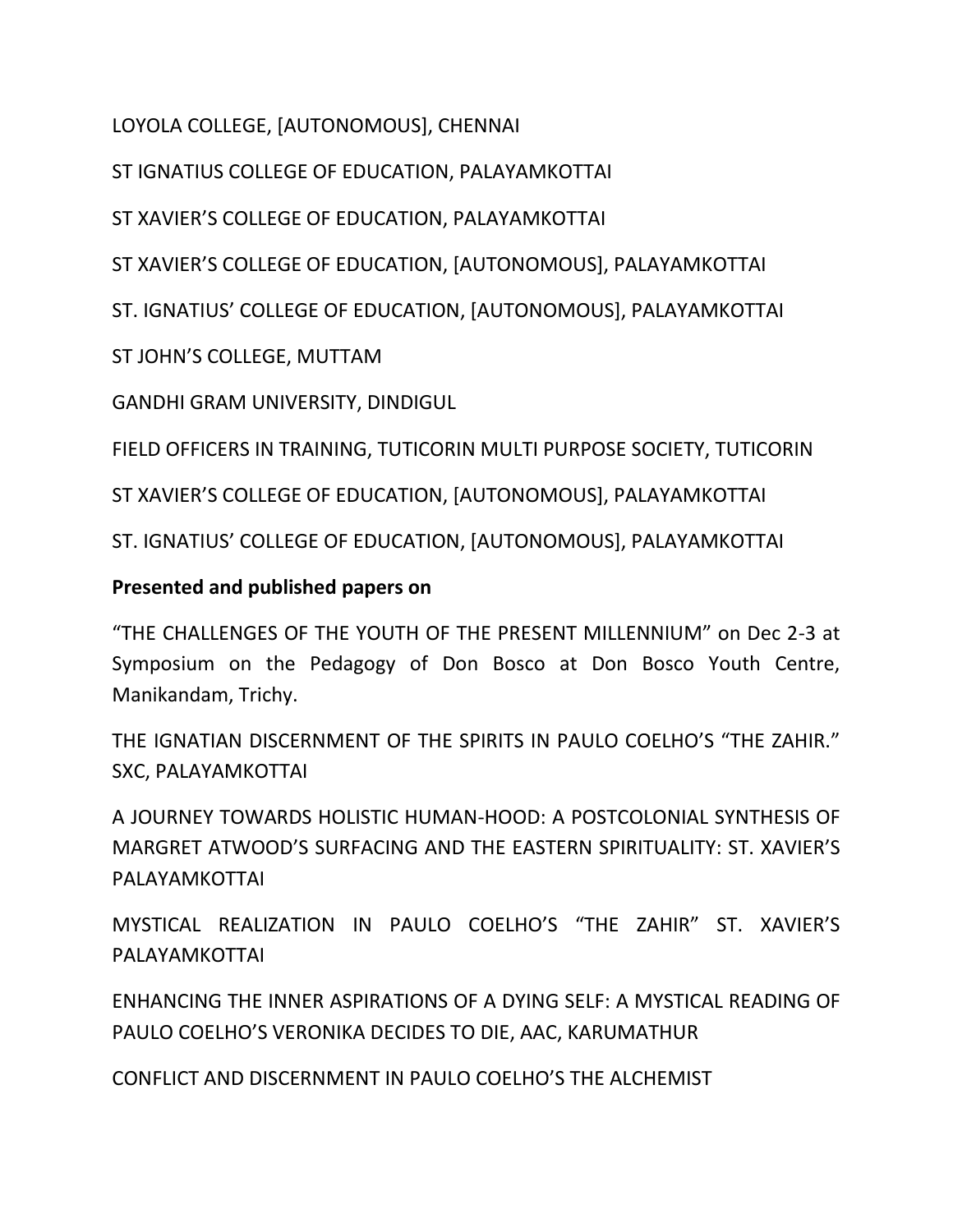#### **SERVED AS …**

Member of the board of studies of English Department: St Mary's College (Autonomous), Tuticorin Year: 2015-2018

Member of the board of studies of English Department: Lady Doak College (Autonomous), Madurai Year: 2013-2015

Resource person: Academic Staff College, Madurai Kamaraj University

Co organizer of UGC National Seminar jointly organized by Academic Staff College, MK University, Madurai

Compiled a course book for Bridge Course 2013, "Empowering Through English" an activity based Integrated book for Bridge Course Students (3<sup>rd</sup> Reprint)

Compiled a book on Voice Culture "Raise your Voice"

Director of Sacred Heart Hostel, SJC, Trichy

Director of Alumni Association, SJC, Trichy

Director of Camboulives Band, SJC, Trichy

Director of Fr. T.N Sequiera Language Training & Language Lab

Convenor of the Dodransbicentennial Celebrations 2018-2019

Convenor of the 9<sup>th</sup> Jesuit Alumni of India National Congress 2020

Convenor of Madurai Jesuit Province General Assembly 2019

Chief Editor of the Dodransbicentennial Souvenir

Campus Minister (College Chaplin) from 2014-2018 @ AAC, Karumathur

Vice Principal Shift I 2013- 2018 @ AAC, Karumathur

Deputy Principal: 2012-13 @ AAC, Karumathur

Director of AAC Hostels: 2012- 2018